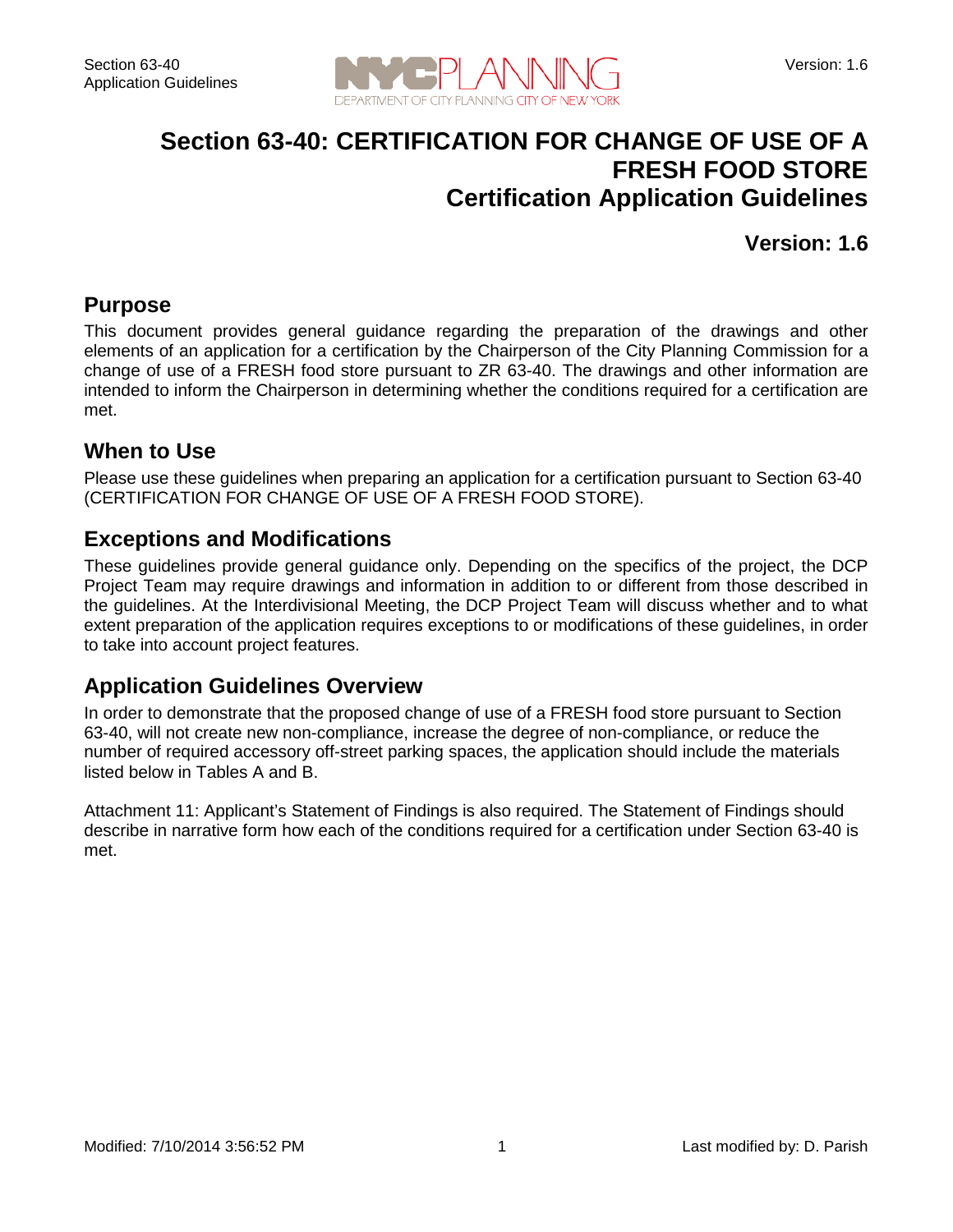

# **Submission Requirements**

#### **Table A. Required Drawings**

| <b>Number</b>  | <b>Required Drawing(s)</b>      | <b>Additional Content</b><br><b>Requirements</b>                                                                                                                                                                                                                                                                                                                                         | <b>Relevant Zoning</b><br><b>Section Nos.</b>                                                                                                                                                                                                   |
|----------------|---------------------------------|------------------------------------------------------------------------------------------------------------------------------------------------------------------------------------------------------------------------------------------------------------------------------------------------------------------------------------------------------------------------------------------|-------------------------------------------------------------------------------------------------------------------------------------------------------------------------------------------------------------------------------------------------|
| 1              | Land Use Map                    | Label the development<br>$\bullet$<br>site                                                                                                                                                                                                                                                                                                                                               | Required to<br>$\bullet$<br>understand location<br>and neighborhood<br>context of FRESH<br>site.                                                                                                                                                |
| $\overline{2}$ | <b>Zoning Analysis</b>          | Provide floor area<br>$\bullet$<br>calculations for space<br>Certified as FRESH food<br>store<br>Floor area that resulted<br>$\bullet$<br>from the FRESH floor<br>area bonus.<br>Provide floor area of<br>$\bullet$<br>proposed new use that<br>replaces FRESH food<br>store<br>Provide number of<br>$\bullet$<br>accessory parking<br>required for FRESH food<br>store and for new use. | $63-30(a)(1)$<br>$63-30(a)(2)$<br>$\bullet$<br>63-21<br>$\bullet$<br>Required to<br>$\bullet$<br>document the<br>conditions of<br>approval.<br>Required to<br>$\bullet$<br>demonstrate<br>compliance with<br>underlying zoning<br>requirements. |
| 3              | Zoning Lot Site Plan (existing) | See number 7 below also<br>$\bullet$                                                                                                                                                                                                                                                                                                                                                     | $63-30$ (a)(4)<br>$\bullet$<br>63-23                                                                                                                                                                                                            |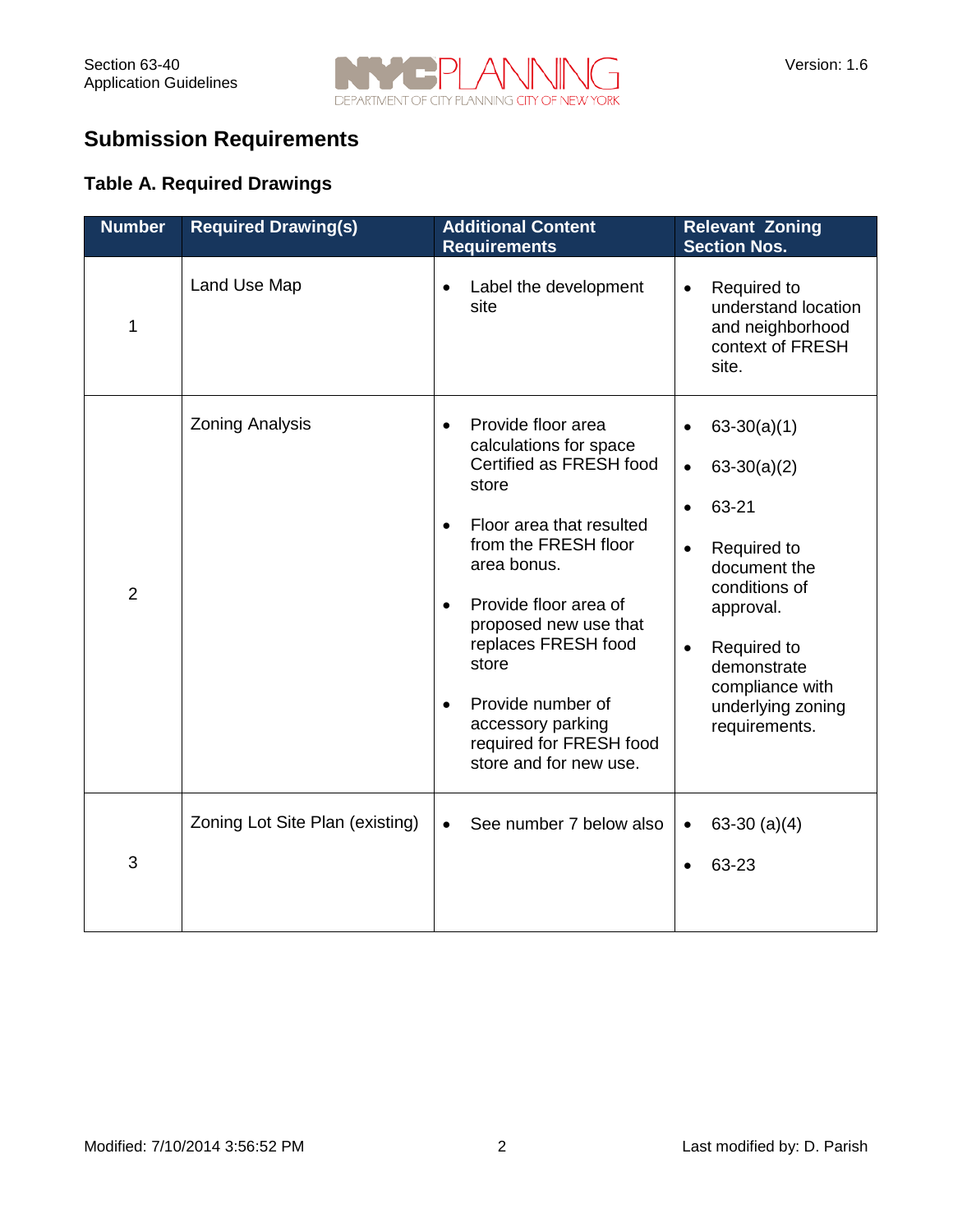

| <b>Number</b>  | <b>Required Drawing(s)</b>                         | <b>Additional Content</b><br><b>Requirements</b>                                                                                                                                                                        | <b>Relevant Zoning</b><br><b>Section Nos.</b>                                                    |
|----------------|----------------------------------------------------|-------------------------------------------------------------------------------------------------------------------------------------------------------------------------------------------------------------------------|--------------------------------------------------------------------------------------------------|
| 4              | Zoning Lot Site Plan<br>(proposed)                 | Only needed if changes<br>$\bullet$<br>to the building envelope<br>have been proposed<br>Show any proposed<br>changes to parking,<br>vehicular entrances,<br>pedestrian spaces or<br>interior space (other than<br>use) | Required to<br>$\bullet$<br>demonstrate<br>compliance with<br>underlying zoning<br>requirements. |
| 5              | Ground Floor Plan and/or<br>Cellar Plan (existing) | Illustrative layout of<br>$\bullet$<br>FRESH food store                                                                                                                                                                 | $63-30(a)(1)$<br>63-01                                                                           |
| 6              | Ground Floor Plan and/or<br>Cellar Plan (proposed) | Show proposed new use                                                                                                                                                                                                   | Required to<br>document the<br>conditions of<br>approval.                                        |
| $\overline{7}$ | Upper Floor Plan (Existing)                        | Only necessary if the<br>$\bullet$<br>building was subject to a<br>waiver under Section 63-<br>22<br>Show the floor subject to<br>the FRESH waiver                                                                      | 63-211                                                                                           |
| 8              | Upper Floor Plan (Proposed)                        | Show the Floor Area that<br>$\bullet$<br>will no longer be under<br>waiver due to the change<br>of use                                                                                                                  | 63-211                                                                                           |
| 9              | Garage/Parking Plan                                | Show compliance with<br>accessory parking<br>requirements.                                                                                                                                                              | 63-25                                                                                            |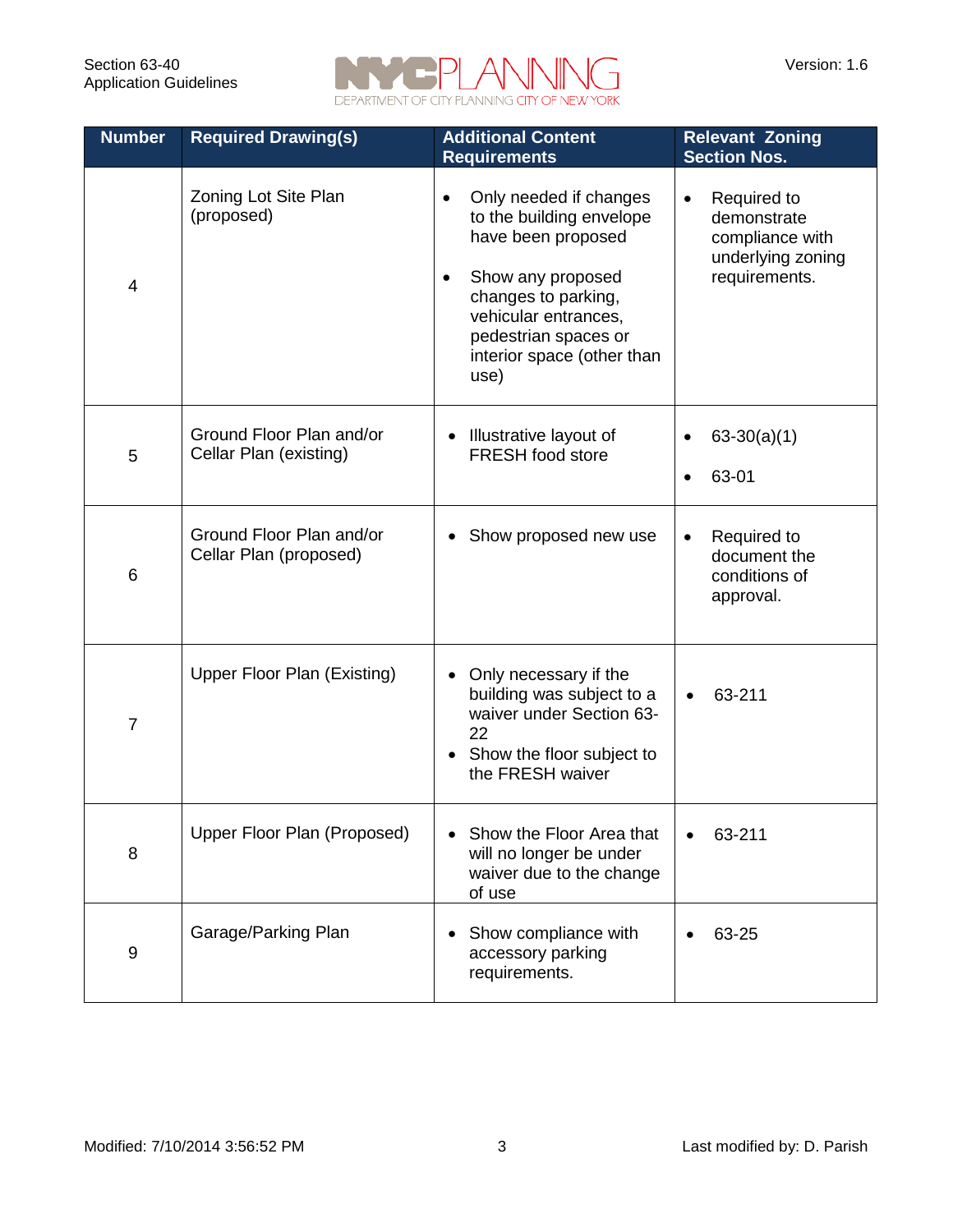

#### **Table B. Additional Application Requirements**

| <b>Number</b>  | <b>Additional Application</b><br><b>Requirements</b> | <b>Description</b>                                                                                                                                                                                                                                                        |
|----------------|------------------------------------------------------|---------------------------------------------------------------------------------------------------------------------------------------------------------------------------------------------------------------------------------------------------------------------------|
| 1              | <b>LR Form</b>                                       | Pages 1-2<br>If the owner/applicant is not signing on page 2,<br>$\bullet$<br>include an owner's authorization letter.<br>Page 2, Item 7, list chair certification granted<br>pursuant to Section 62-30.                                                                  |
| $\overline{2}$ | LR Form Attachment 2: Site<br>Data                   | Only required if the affected tax block and lots do not<br>٠<br>fit on LR Form page 1                                                                                                                                                                                     |
| 3              | Supplemental Form<br>ZS/ZA/ZC                        | Include the full title of the ZR Section<br>This certification does not allow for the modification or<br>waiver of any use regulations. There should be no<br>sections listed under TO MODIFY:.                                                                           |
| 4              | <b>Official Zoning Sectional Map</b>                 | Submit at 8.5x14" or 11x17"<br>$\bullet$<br>Maps can be accessed online here:<br>http://www.nyc.gov/html/dcp/html/zone/zonedex.shtml                                                                                                                                      |
| 5              | DOF Tax Map(s)                                       | Submit at 11x17"<br>DCP will accept maps printed from the Library of Tax<br>Maps or a hard copy from the Department of Finance<br>only. The maps can be accessed online and printed<br>from here: Digital Tax Map Library - New York City<br><b>Department of Finance</b> |
| 6              | Draft notice of cancelation                          | If certification is granted, a notice of cancelation of<br>$\bullet$<br>restrictive declaration recorded pursuant to Section<br>63-30 should be executed and recorded                                                                                                     |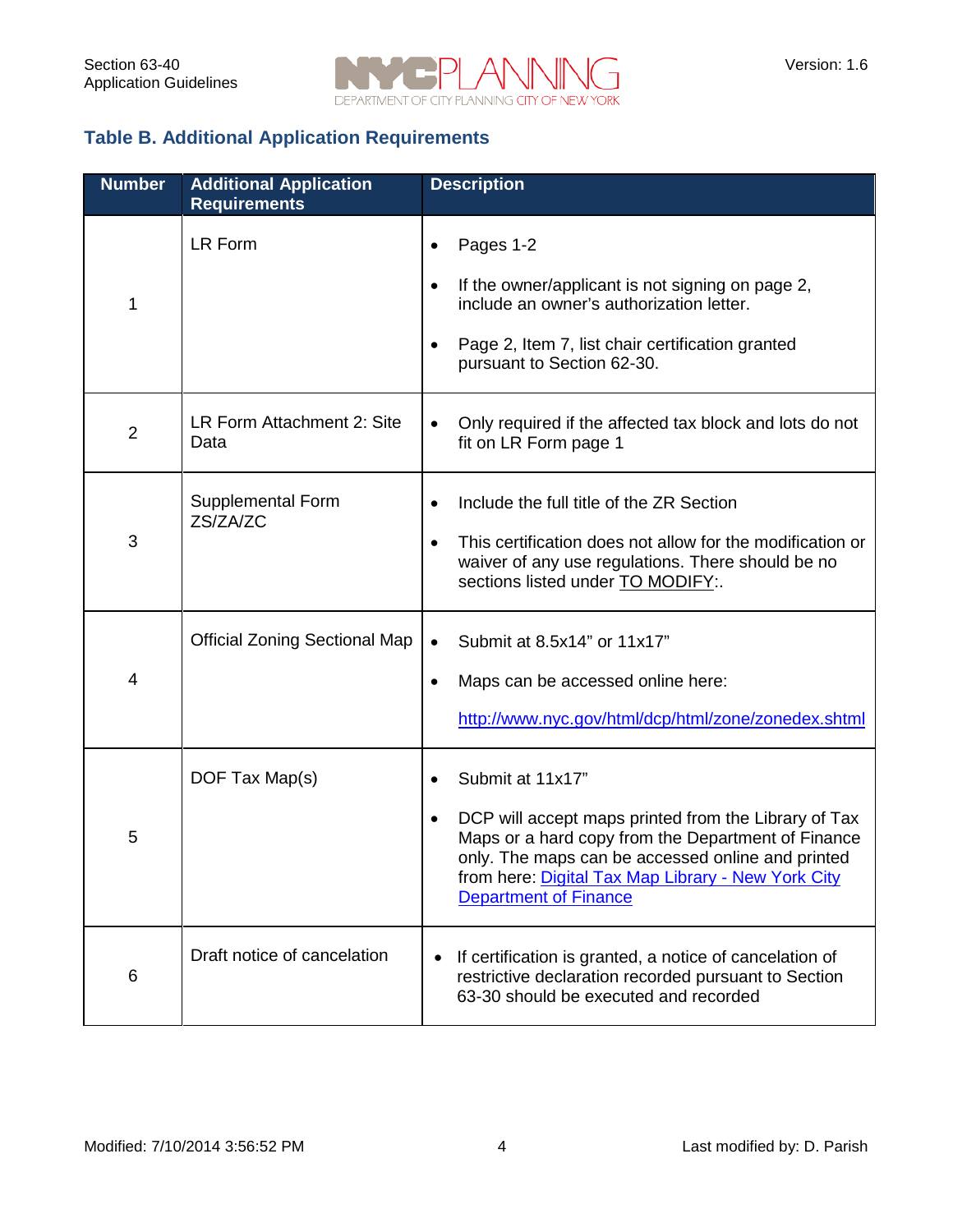

| <b>Number</b>  | <b>Additional Application</b><br><b>Requirements</b> | <b>Description</b>                                                                                                                                                                                                                                                                                                                                                                                                                                                |
|----------------|------------------------------------------------------|-------------------------------------------------------------------------------------------------------------------------------------------------------------------------------------------------------------------------------------------------------------------------------------------------------------------------------------------------------------------------------------------------------------------------------------------------------------------|
| $\overline{7}$ | LR Item 3: Description of<br>Proposal                | Follow general DCP guidelines for this document.<br>Under Prior Actions, describe the chairperson<br>$\bullet$<br>certification issued pursuant to Section 62-30. Include<br>the tracking number and date of approval.<br>Under Actions, state the floor area of the FRESH food<br>store, the floor area bonus generated, and the floor<br>area of the new use. The use should be referenced<br>by its use group designation (ie UG6) and zoning use<br>(retail). |
| 8              | <b>Statement of Findings</b><br>(Attachment 11)      | Follow the general DCP format guidelines for this<br>document.<br>State the new use and its floor area. Reference<br>appropriate underlying zoning regulation section(s)<br>pertaining to as-of-right uses, state whether the<br>building's form or scale is changing, and describe any<br>changes to the amount or provision of accessory<br>parking.                                                                                                            |
| 9              | Photos                                               | Follow the general DCP format guidelines for this<br>attachment.                                                                                                                                                                                                                                                                                                                                                                                                  |

### **For More Information**

Please contact your Borough Office Project Manager for additional information.

### **Related Documents**

| <b>Document</b>            | <b>Description</b>                                                               |
|----------------------------|----------------------------------------------------------------------------------|
| Statement of               | Lists findings related to the proposed action and the applicant's response to    |
| <b>Findings Guidelines</b> | those findings.                                                                  |
| <b>Zoning Analysis</b>     | Depicts a proposed project's compliance with applicable Zoning Regulations.      |
| <b>Guidelines</b>          |                                                                                  |
| Land Use Map               | Land Use Map required for most Certification actions and some Authorization      |
| Standard                   | actions.                                                                         |
| Zoning Lot Site Plan       | Depicts all aspects of the development site and zoning lot(s) that relate to the |
| Guidelines                 | proposed land use action.                                                        |
| Ground Floor Plan          | Depicts the interior layout of a proposed building on a zoning lot that will be  |
| <b>Guidelines</b>          | affected by the requested land use action(s).                                    |
| Upper Floor Plan           | Depicts the proposed programmatic arrangement of the upper floors within a       |
| <b>Guidelines</b>          | proposed building.                                                               |